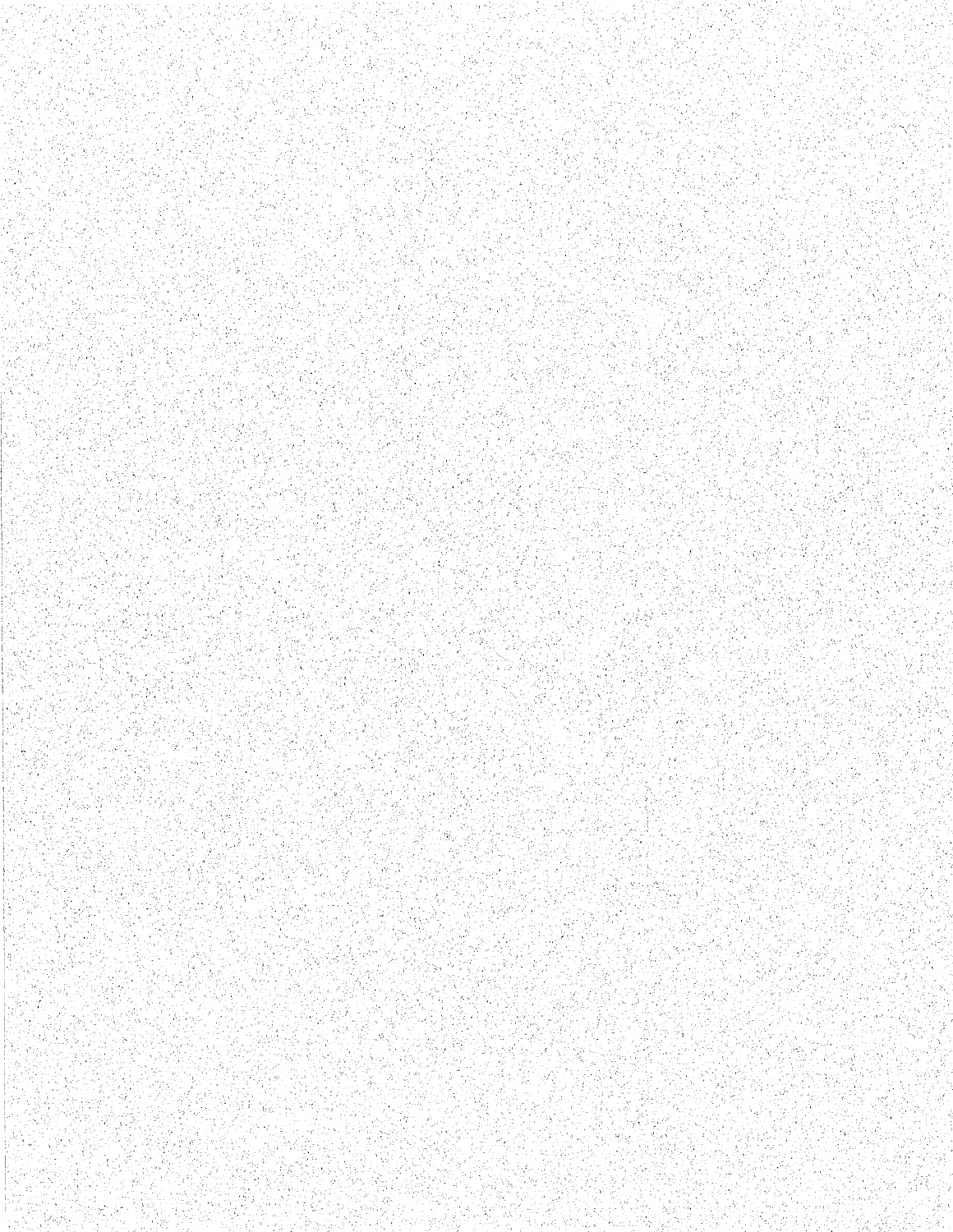# ORDINANCE NO.  $2021 - 10 - 01$ AN ORDINANCE TO AMEND THE **ZONING** ORDINANCE OF **TIPPECANOE COUNTY, INDIANA,** NO. 97-51-CM

BE IT ORDAINED BY THE BOARD OF **COUNTY** COMMISSIONERS OF **TIPPECANOE COUNTY, INDIANA,** THAT THE UNIFIED ZONING **ORDINANCE,**  BEING A SEPARATE ORDINANCE AND NOT PART OF A UNIFIED **COUNTY**  CODE IS HEREBY AMENDED AS FOLLOWS:

**Section** 1: Add the following UZO **Sections** 7-4 through **7-4-5** to **Chapter** 7:

#### 7-4 HIGHLAND **PARK NEIGHBORHOOD** *FORM-BASED 'OVERLAY*

#### 7- 4- 1 **PURPOSE** AND INTENT

- (a) The purpose of the Highland Park **Neighborhood** *Form-Based Overlay'* Is to ensure that future redevelopment in the neighborhood is of a character in keeping with the **historic** nature of the neighborhood. Redevelopment within the overlay shall comply with the following **standards** and the provisions of this Ordinance.
- (b) The intent of the Highland Park Neighborhood *Form-Based Overlay* is to protect the **historic** nature of the neighborhood through **specific** land use and development requirements.

#### **7-4-2 DISTRICT** BOUNDARY AND DEVELOPMENT **SECTORS**

(a) The Highland Park Neighborhood *Form-Based Overlay,* shall be as shown on the following map and contains two *Development Sectors.* **"Historic Residential"** and "Right-Of—Way/ Existing Neighborhood **Open** Space".



### **7-4-3** *USES* IN THE HIGHLAND PARK NEIGHBORHOOD

(a) Unless otherwise prohibited or specified in this section, all permitted and special *uses* within the overlay shall conform to **properties'** underlying *zones*  as delineated in the Permitted Use Table per Chapter 3 of the U20.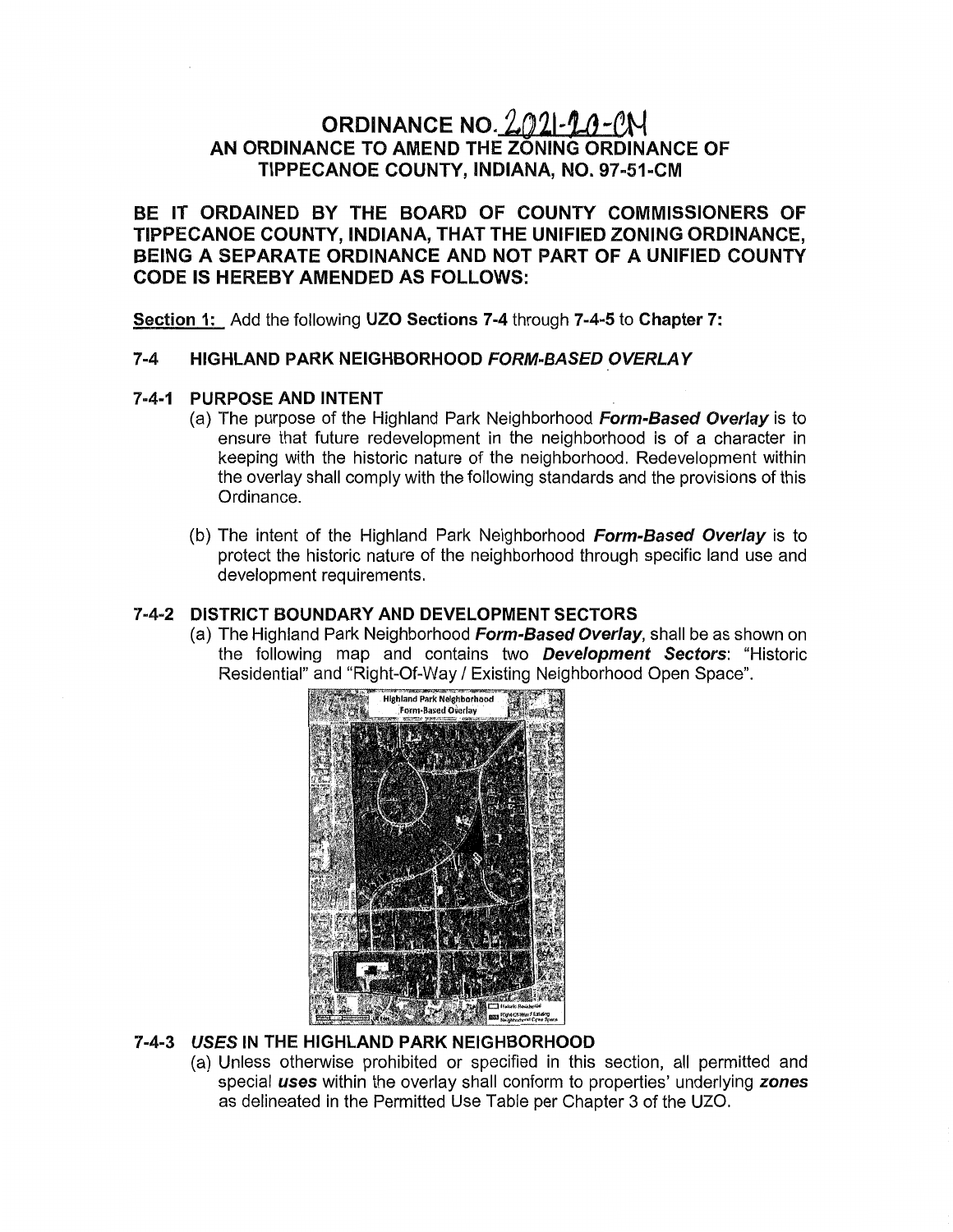(b) Areas withi the **oV'erl'dy** designated as **"Right-** *Of~Wayl* Existing Neighborhood Open Spa 6" fall **undé'f'** thé UZO **definition** of *Right-Of-Way* and are bound to the requirements of **that** definition and of all applicable state and local regulations governing and limiting its use.

#### **7-4-4**  REQUIREMENTS FOR NEW SINGLE-FAMILY DETACHED *DWELLINGS*

Within the **Historic** Residential sector, all new single-family detached *dwellings*  built **after** the adoption of **this** ordinance shall be subject to the development **standards consistent** with **their** underlying *zone* except for **those** development standards specifically controlled by **this section.** A final determination of compliance with these **items** shall be made by the APC **staff** in consultation with the *Administrative Officer,* in its **review** for zoning compliance approval.

- (a) **Site** Layout:
	- (1) Per UZO **Section 4-4-1,** average *setbacks* along *street frontages* shall be **permitted** for qualifying, *form-based overlay* **projects** based on the qualifying criteria in **that section unless** a reduced standard is found in **this section.**
- (b) Permitted Materials & Style Requirements:
	- (1) Below are the materials and style requirements for the Highland Park Neighborhood *Form-Based Overlay.* **These requirements** apply only to single-family detached homes **that** are to be newly constructed and their detached **garages** (if any). **Prohibited** Exterior Finishing Materials include:
		- **•** Corrugated Fiberglass
		- **0** Exterior Insulation and Finish **System** (EFIS)
		- **<sup>o</sup>**Mirrored **Glass**
		- *.* Styrofoam (exposed as **final** finish)
		- **0** Tyvek or equivalent wrap (exposed as **final** finish)
		- **.** Unfinished Concrete Block
- (0) Architecture, Design & Integrity for single-family detached *dwellings:* 
	- (1) Minimum ground floor elevation: 2.5-feet above grade.
	- (2) Main Roof Structure **Pitch** Range (Illustrated as "A" below): The roof pitch shall be at a **ratio** of 6:12 or steeper (flat—roof *dwellings* excluded).
		- i. Exception: Ancillary Roof Structures (Illustrated as "B" below), (Front and Rear roofed-porches for example) can have roof **pitches less than 6:12.**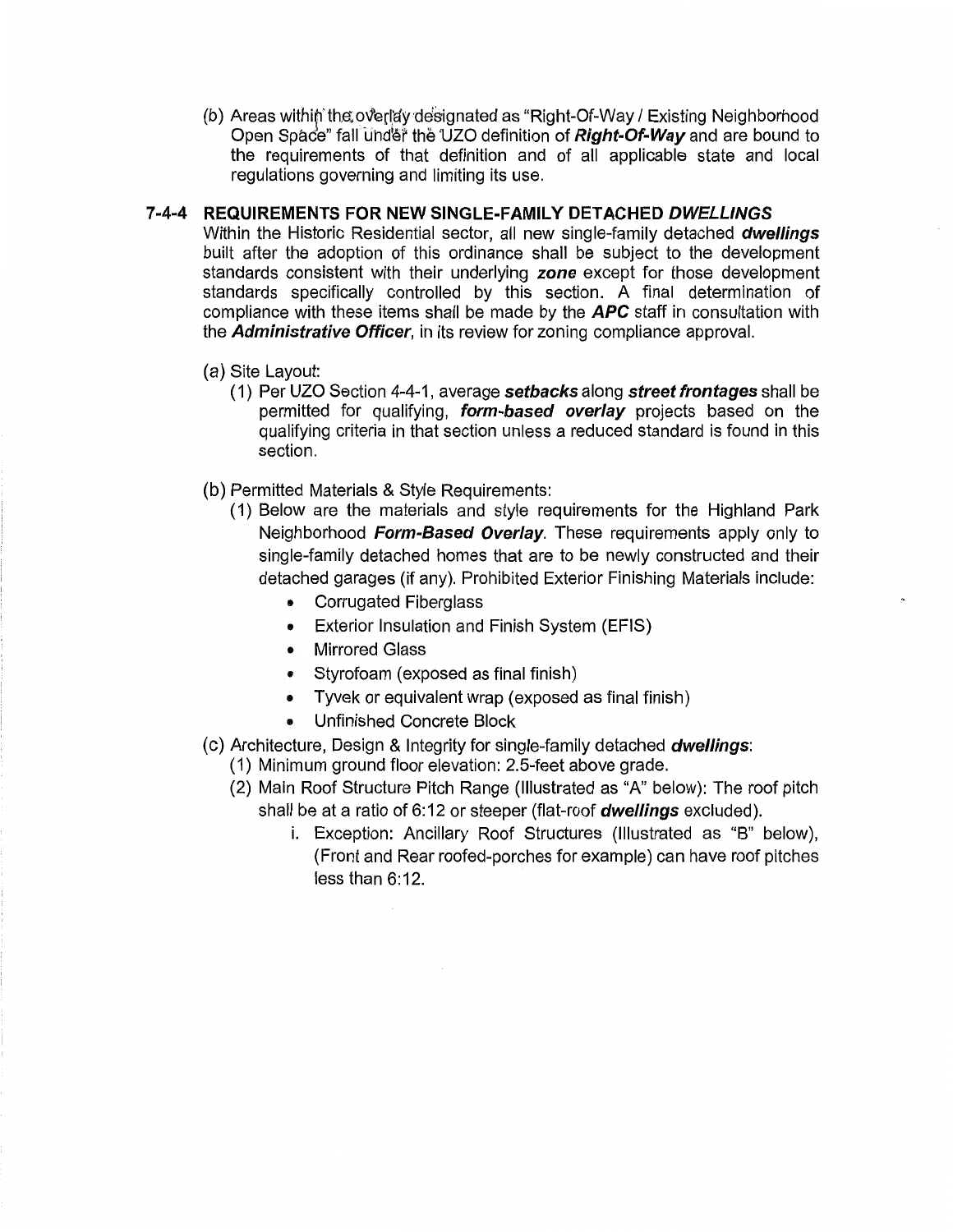

- (d) Garages
	- (1) **Front-loaded,** attached garages **must** be recessed at least **5-feet** minimum behind the facade the **front** door of the *dwelling* is **located,** as illustrated as "A" below.



- (2) **Front-loaded,** detached garages: Sha|| be located behind the **primary structure** in the rear **yard** and setback a minimum of 1-foot from side/rear lot lines (illustrated as "A" and "B" respectively).
- (3) Corner-lot **detached** garages shall be located behind the street-facing facade of the dwelling a minimum of 5-feet (illustrated as "C" below).
- (4) Corner lot **garages** may load from any *street frontage.*
- (5) Where meeting the **standards** for detached garages is not **possible** due to the configuration of the lot, topography, setbacks, or other development constraints, the *Administrative Officer* may consider alternatives for detached garages **that** do not comply with the requirements of **this** section.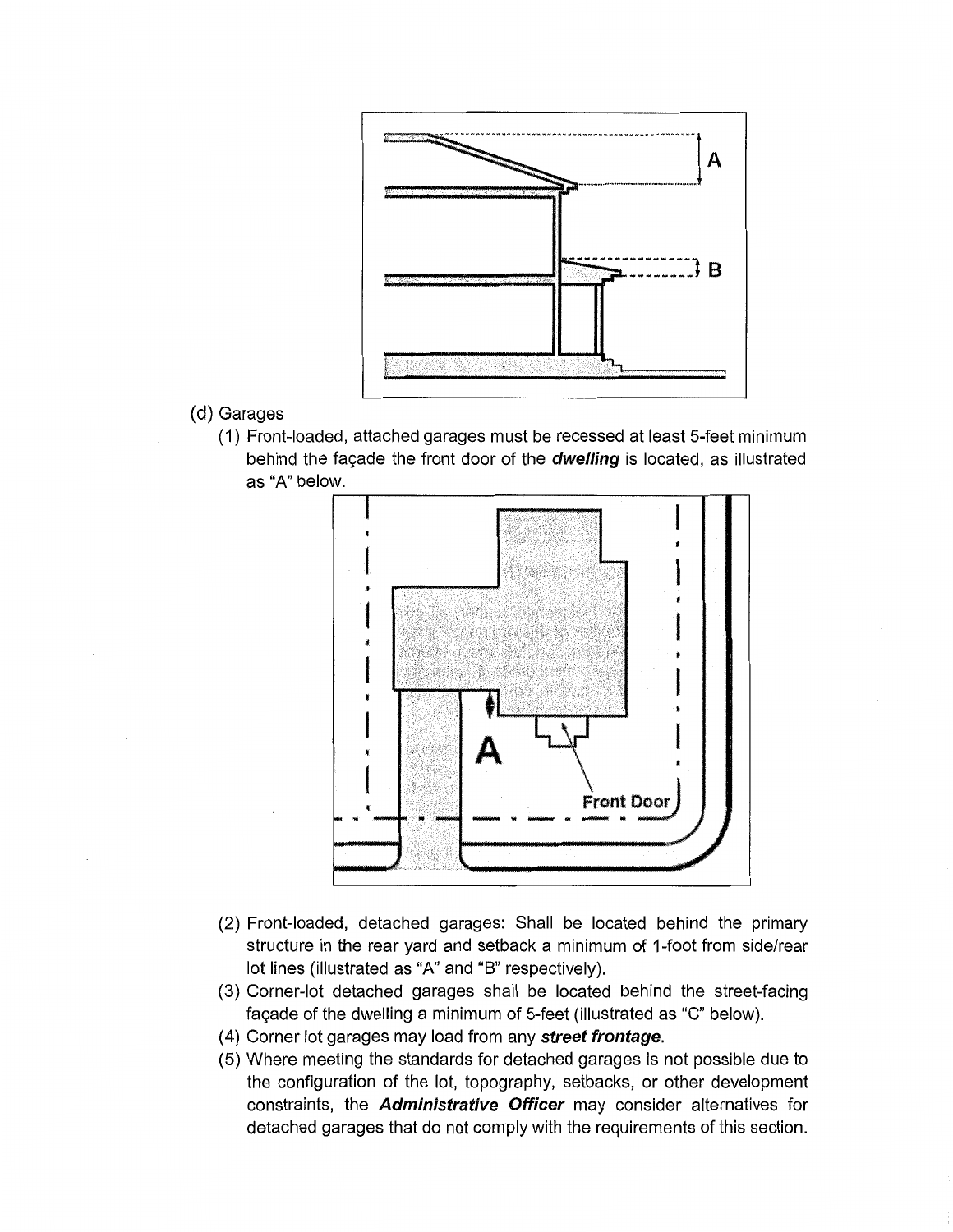

### **7-4-5 OPTIONAL** REQUIREMENTS FOR NEW SINGLE-FAMILY DETACHED *DWELLINGS*

Within the Historic Residential **sector,** all new single-family detached *dwellings*  built **after** the **adoption** of this ordinance shall be **subject** to the following optional development **standards should** these elements be incorporated into the final design of the house. A **final** determination of compliance with **these items** shall be made by the APC staff in consultation with the *Administrative Officer,* in its review for zoning compliance approval.

- (a) **Four-Sided** Architecture: As determined by the *Administrative Officer,* <sup>a</sup> **finished** elevation in **terms** of **quality** and distribution of materials on a facade is' required on every side of a single-family *dwelling.* Each **side** shall be architecturally **similar** to the other **sides** in **terms** of the final finish.
- (b) Roofed Front Porches: if a new single family detached *dwelling* means to incorporate a roofed front porch with the *dwelling's* primary entrance located along a **street frontage,** the following requirements shall apply. Roofed **front**  porches **that** are designed with **standards less** than one or more of the following requirements shall be considered roofed **front stoops** and are not regulated by this section. Unroofed porches and stoops are also not regulated by this section. **'** 
	- (1) Roofed front porches shall maintain a 5-feet minimum **depth** from the *dwelling's* fagade (illustrated below as **"A")**
	- (2) Roofed front porches shall maintain height of 8-feet minimum from the **porch** floor to **porch** ceiling (itlustrated below as "B").
	- (3) Roofed front porch floor height above grade: No higher **than** the elevation of the ground floor of the *dwelling.*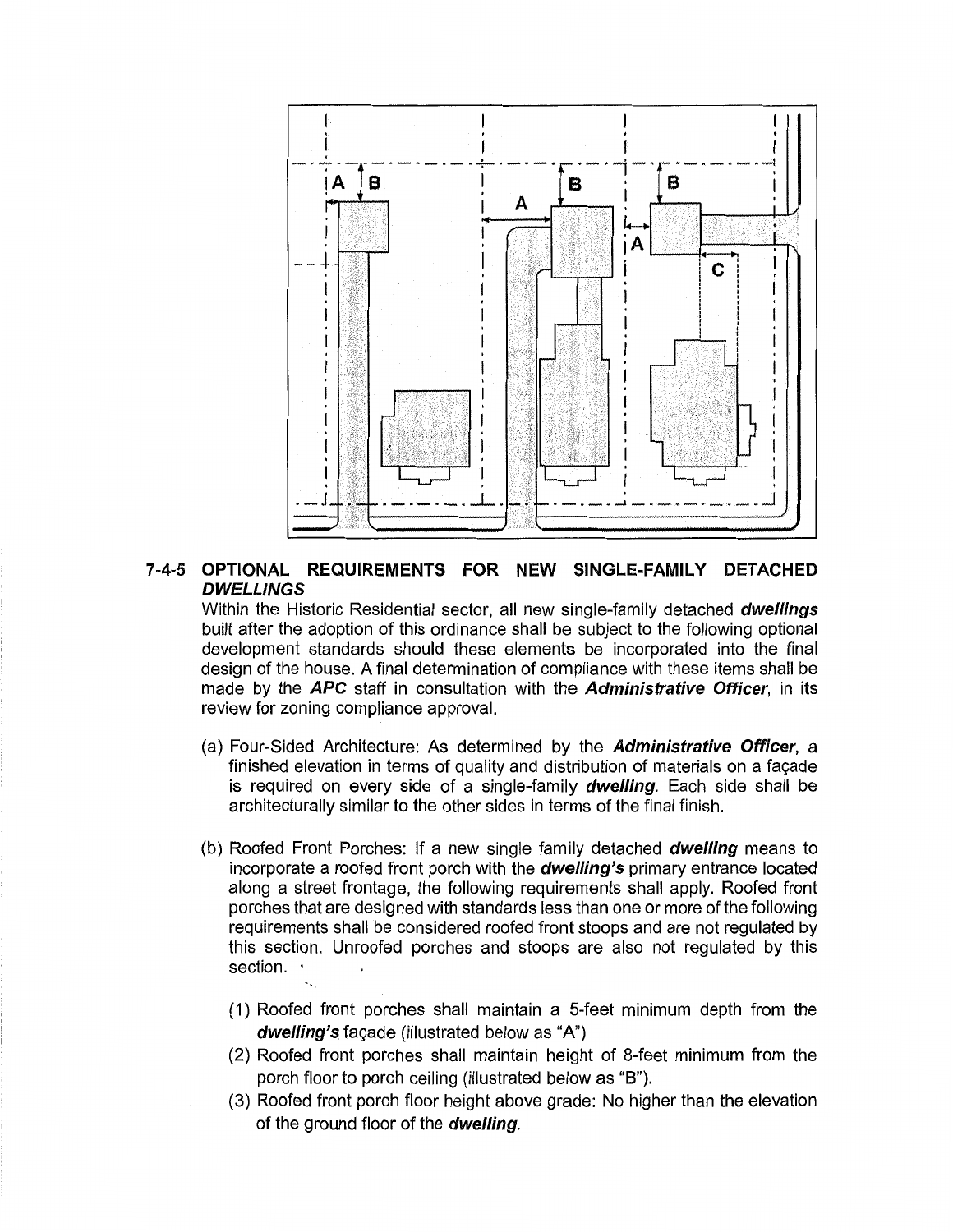

(4) Roofed front **porches** shall maintain a minimum width of at least 25% of the width of the *dwelling's* facade they are located on (illustrated as "A" below).



This ordinance shall be in full force and effect from and after its passage.

**(Adopted** And **Passed) (Denied) b** the Board Of **Commissioners** of **Tippecanoe County, Indiana, this and day of August 10.2021.** 

VOTE:



Thomas P. Murtaugh, President David S, Byers, Vice President (1) **w A** is a series of the set of the set of the set of the set of the set of the set of the set of the set of the set of the set of the set of the set of the set of the set of the set of E ; Tracy **Brown,** Member

ATTEST: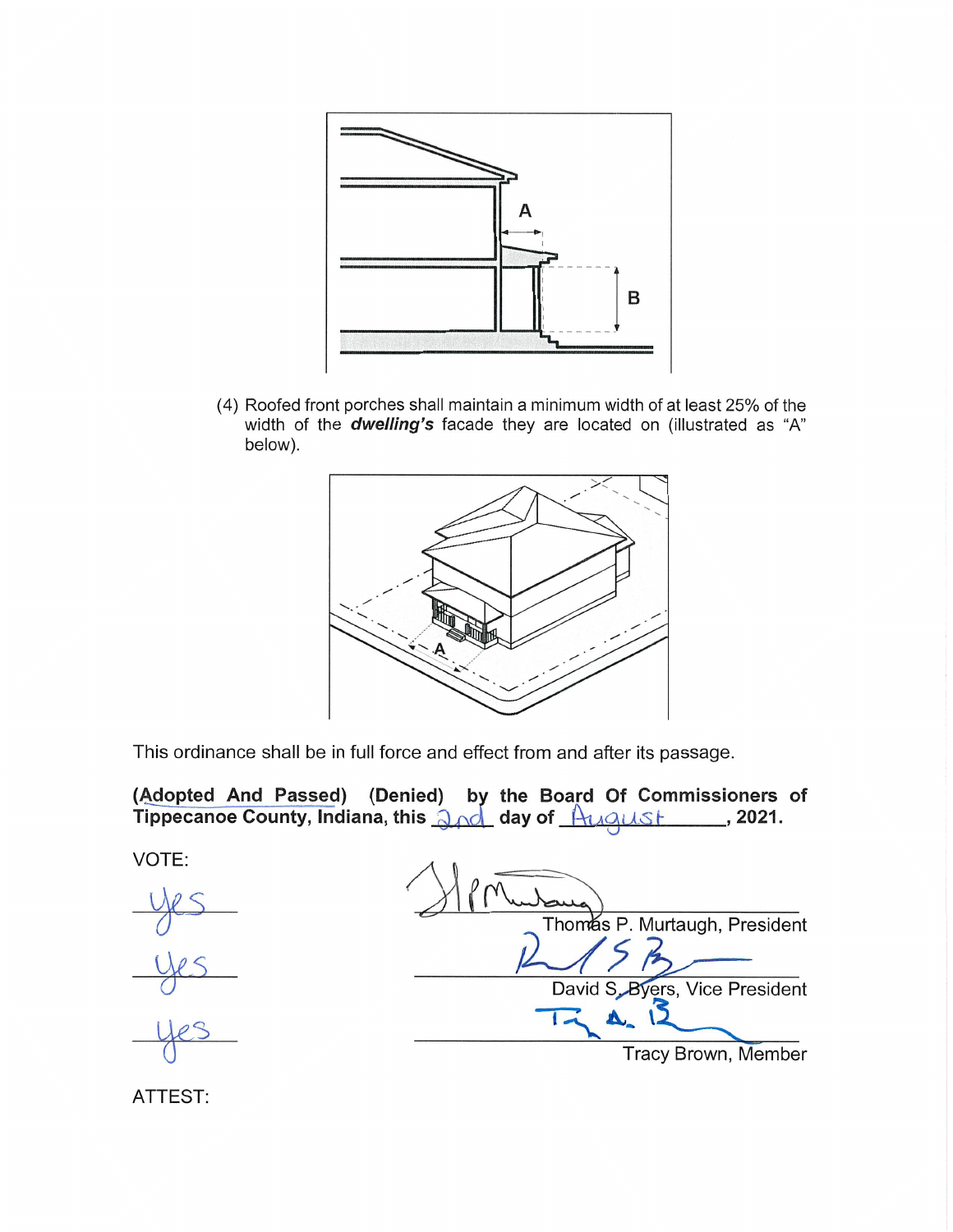Vlatur Vlantwer